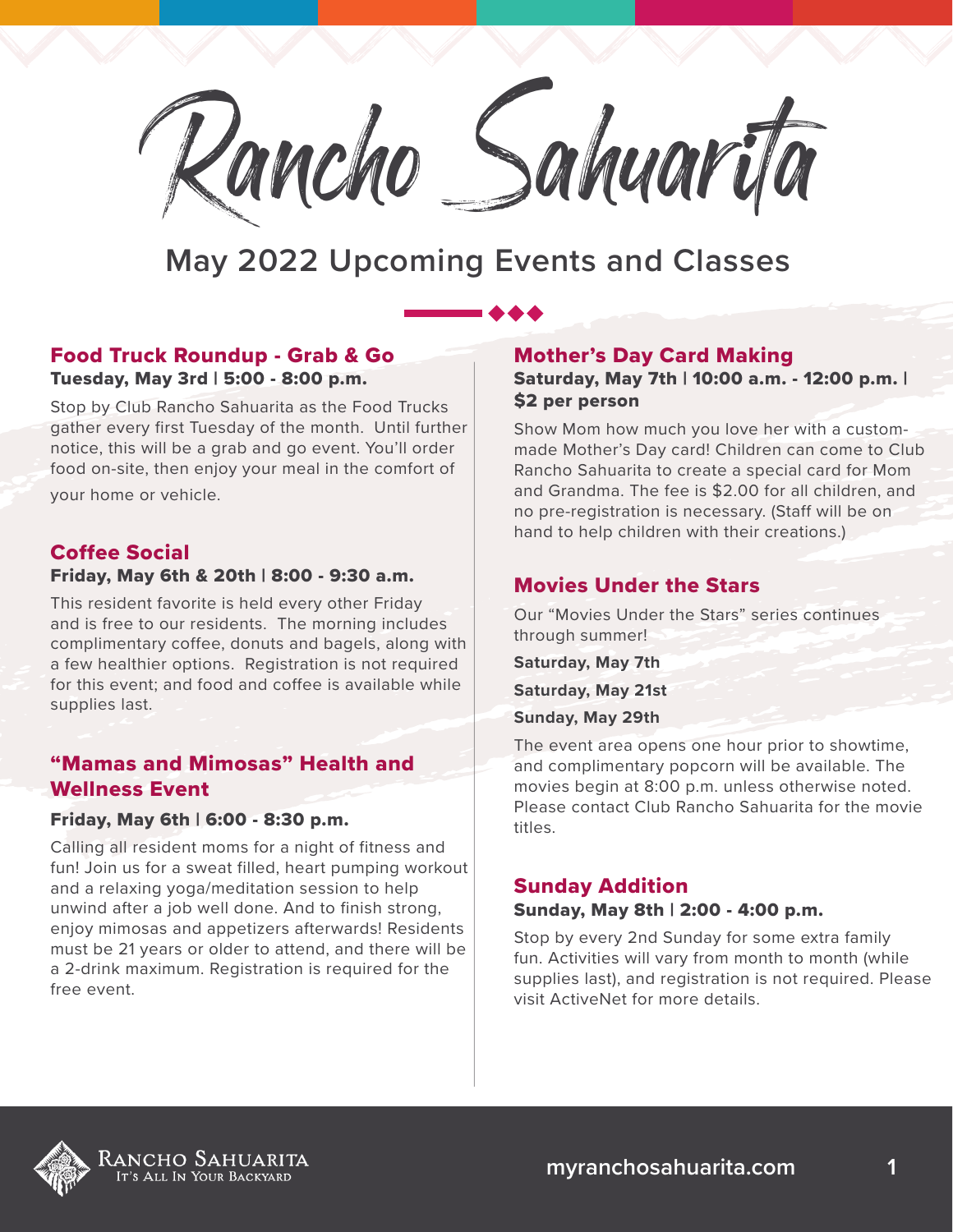

## Bingo Madness

#### Tuesday, May 10th | 6:00 - 8:00 p.m.

Try your luck at a night of Bingo! The cost is \$2 per card, or \$5 for (3) cards, \$12 for (7) cards, and \$15 for (9) cards. A total of seven Bingo games are played. Doors open at 6:00 p.m., and residents can purchase Bingo cards between 6:00 – 6:30 p.m. Doors will close promptly at 6:30 p.m. to begin games. This event is open to residents only, (must be 18 years or older to participate.) Registration is not required, but space is limited and available on a first-come, first-served basis.

## Women & Wine

#### Wednesday, May 11th | 6:00 - 7:30 p.m.

Ladies, join us for this month's Women & Wine event! The evening will include appetizers, wine and friendship…new & old! This is a free event, and it is open to residents only (must be 21 years of age or older). Registration is not required, but space is limited and available on a first-come, first-served basis.

#### Story Time for Tots Thursday, May 12th | 10:30 - 11:30 a.m.

Join us every 2nd Thursday as guest readers will share their favorite children's stories then follow it with a craft or activity. These activities and crafts are perfect for children 3 years of age and older and their parents. Registration is not required, but space is limited and available on a first-come, first-served basis.

## Prom Night for Families of Children with Special Needs

#### Saturday, May 14th | 6:00 - 8:00 p.m.

Mark your calendars for our annual Prom Night for families of children with special needs. Join us for this fun event that includes food, dancing, pictures and more. To learn more or to register, please reach out by email at sgvfsn@gmail.com.

## Movin' & Groovin'

#### Thursday, May 19th | 10:30 - 11:30 a.m.

Designed for toddlers (ages 2 to 4 years old), this unique program combines music with movement to challenge your child physically and cognitively while building crucial social skills. Each month will feature a different themed program. Registration is not required for this free program but space is limited and on a first-come, first-served basis.

#### Homegrown Heroes

#### Thursday, May 19th | 8:00 - 10:00 a.m. | At the Armed Forces Tribute

When it comes to our Veterans there is no shortage of those whom reside in our beautiful community. We invite you to come mix and mingle with your local heroes while enjoying a light breakfast, desserts, refreshments, and a supportive group of locals to chat and connect with.

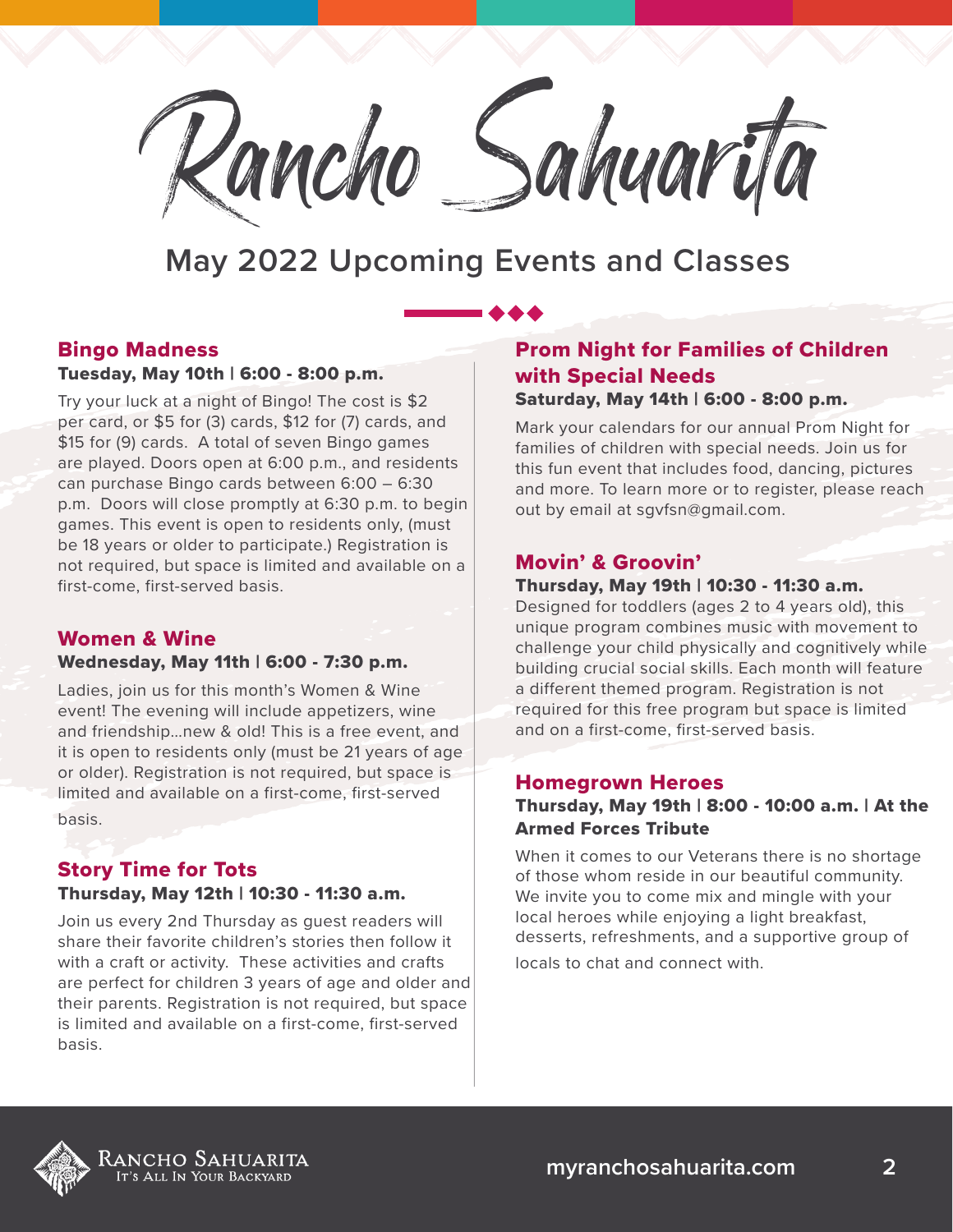

## Food Truck Fridays

## Friday, May 20th | 5:00 - 8:00 p.m. | At Parque Del Presidio

Don't know what to make for dinner after a very long week of work and school? Well, we've got you covered! Every 3rd Friday of the month you can enjoy an array of food trucks. Every month a new

neighborhood park will host this event.

## Saguaro Club: Comedy Night

### Monday, May 23rd | 6:00 - 8:00 p.m. | At the Rancho Resort Ballroom (15900 S. Rancho Resort Blvd.)

A night of laughs is just the tip of the iceberg for comedian Sandra Risser and special guests. Come out for an evening of laughs with your fellow Saguaro Club members, or invite a fellow resident to come and see what the Saguaro Club is all about. Although this is a free event, registration is required.

## Rock Art

#### Wednesday, May 25th | 6:00 - 7:00 p.m.

Be part of beautifully decorating your community with rock art. A team member will walk you through a set design, or choose to be creative and come up with one-of-a-kind piece. There is no fee for this event and we'll provide all the necessary supplies required. Registration is not required for this program but space is limited and on a first-come, first-served basis.

Opening of the Splash Park and Memorial Day Weekend Celebration Saturday, May 28th | 10:00 a.m.- 4:00 p.m. Sunday, May 29th | 5:00 – 8:00 p.m. Join us for a special holiday weekend full of summer family fun as the Splash Park is officially open for the summer! Each day will be filled with unique raffles, prize giveaways, games, food truck vendors, poolside music with DJ Rob (Saturday), waterslides on the lawn (Saturday) and a live steel drum performance by "Apocalypso" (Sunday).

## Memorial Weekend Movies Under the Stars Sunday, May 29th | 8:00 - 10:00 p.m. | On the South Lawn

Our Memorial Weekend Celebration would not be complete without our traditional Sunday Movie Under the Stars. Immediately following the pool and waterpark entertainment, walk out to the South Lawn to enjoy a movie under the stars. Food vendors will be on site, and complimentary popcorn will be available.

#### Sunrise Remembrance Monday, May 30th | 7:00 – 8:30

## a.m. | Armed Forces Tribute

Join us for a morning tribute on Memorial Day as we remember those who made the ultimate sacrifice. The morning will include the playing of Taps, followed by a brief benediction, and the placement of the memorial wreath. Registration is not required for this event.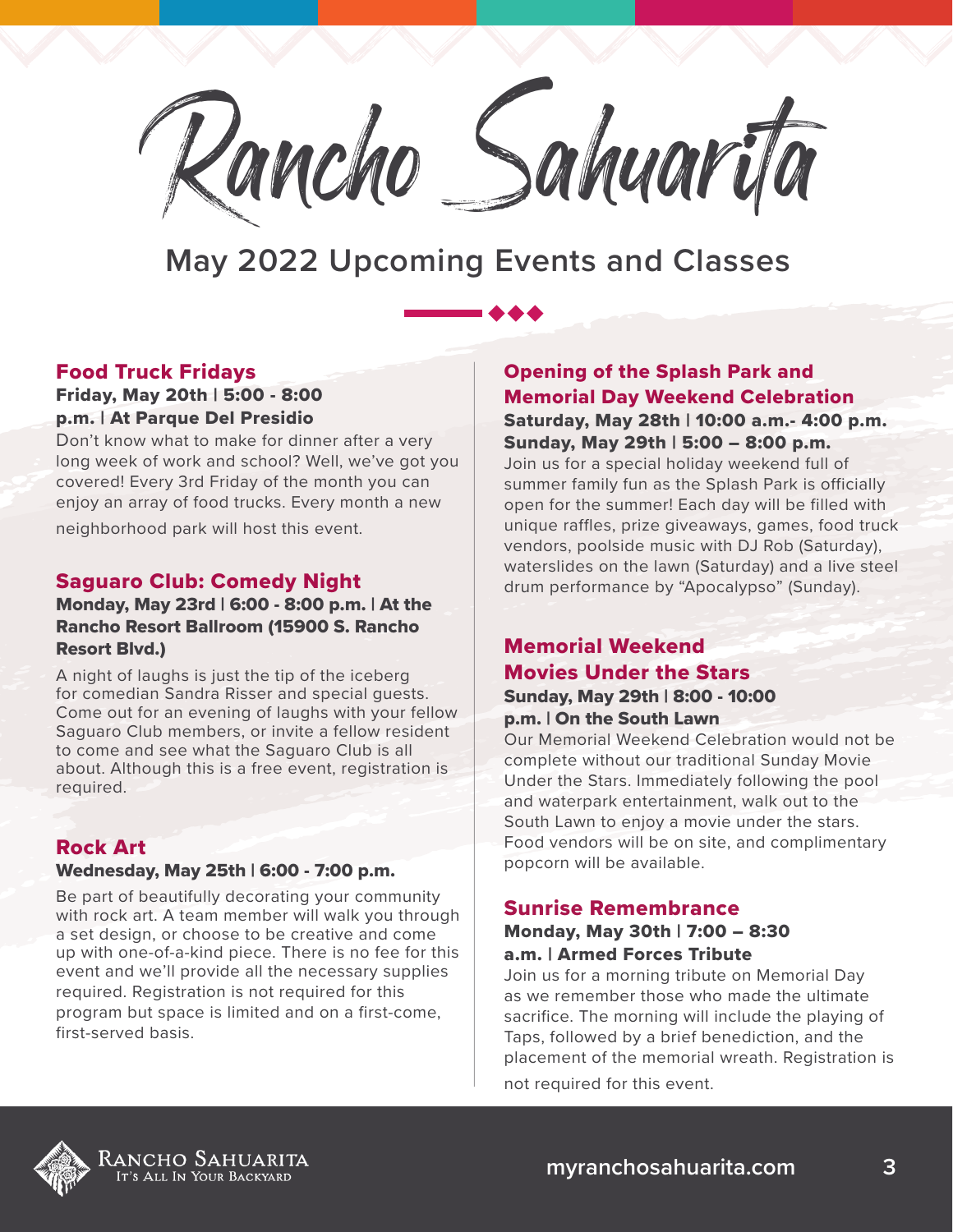

\*Please visit ActiveNet to register for all classes, and for more details on what to expect. Please note, no walk-ins are permitted at this time\*

### Cycling with Tracy

**Mondays and Wednesdays at 6:30 a.m. | Mondays at 6:00 p.m. | Fridays at 6:30 a.m. In the Rio Bravo Room**

Join us for this calorie burning workout for first timers and experienced riders. Residents use stationary bikes to ride through climbs, races and sprints, all while listening to great music. Please bring water and a towel to class.

#### Contemporary Jazz Dance for Adults

#### **Mondays at 8:00 a.m. | Wednesdays at 8:00 a.m. In the Vistoso Studio**

A fun fusion for all skill levels of contemporary dance styles with jazz, ballet and world dance influences. Class combines proper leg work and body alignment while building strength and flexibility all while enjoying rhythmic phrasing and fun self-expression.

#### Low Impact Cardio with Suzanne

#### **Mondays at 10:30 a.m. (\*TIME CHANGE to 11:15 a.m., May 26th - August 1st) In the Multipurpose Room**

This low impact workout is perfect for any age and skill level wanting little to no stress on their joints. It incorporates both cardio and light strength training. Please bring water, and if desired, a mat to class.

#### Pre-Teen Tap/Ballet with Aurora

#### **Mondays & Fridays at 3:00 - 4:30 p.m. | Vistoso Studio**

A great beginning class to introduce preteens (9 to 13-year-olds) to the beauty of dance! The first half of class is ballet, focusing on the foundations through barre work. The second half is tap, where children will be taught about the artistry of dance—where the magic happens! Proper ballet attire (tights, leotard, etc.) is not required, though it is recommended to have ballet flats and tap shoes (any shoe comfortable to dance in will be just fine).

#### Cardio Kickboxing with Cecelia

## **Mondays, Tuesdays and Thursdays at 6:15 p.m. | Wednesdays at 7:15 p.m.**

#### **In the Multipurpose Room**

An intense, full-body interval routine that will empower and motivate you. The workout consists of boxing and kickboxing movements mixed with martial arts. Please bring hand weig|hts if you desire, and a water bottle.

### Adult Tap with Aurora **Fridays at 5:00 p.m. In the Vistoso Studio**

Calling all tappers of any age and experience level! This tap class is designed to be beginner-friendly, where we will focus on some of the foundations of tap such as the different steps and how to establish beats. Tap shoes are highly recommended, but sneakers are okay depending on your comfort level.

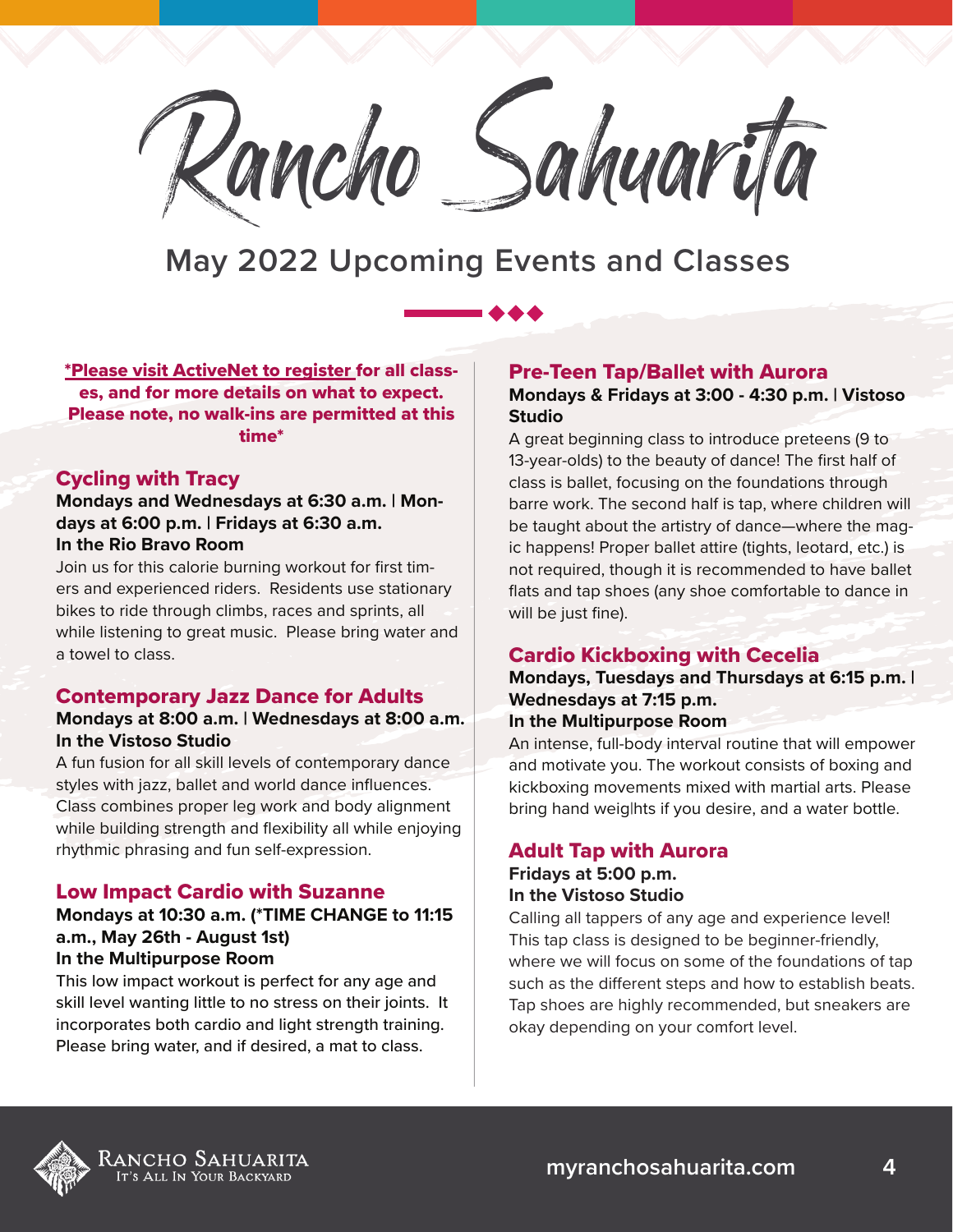

### Yoga with Selina

### **Tuesdays & Thursdays at 7:00 a.m. In the Vistoso Studio**

Join us for classical style yoga for all skill levels. The basis of this class focuses on breathing, strength and flexibility while moving through different poses. Please bring water and, if desired, a mat, straps and block.

## High Intensity Interval Training (HIIT) with Suzanne

#### **Tuesdays at 8:30 a.m. (\*TIME CHANGE to 8:00 a.m., May 24th - August 1st) | Multipurpose Room**

Join us for this calorie burning workout for all skill levels. Get ready to be challenged and have fun in this full body high intensity workout class.

## Water Aerobics with Suzanne

#### **At Parque Del Presidio**

## **Tuesdays at 11:30 a.m. | Thursdays at 11:30 a.m.**

Tone and sculpt your body with no impact on your joints. Water Aerobics is a swimming blend of cardio and resistance training that at times may incorporate water weights and noodles.

## Zumba™ with Haley

#### **Tuesdays at 6:00 p.m. | In the Vistoso Studio Fridays at 10:00 a.m. | In the Multipurpose Room**

This class mixes body sculpting movements with Latin American dances. It includes routines featuring aerobic interval training with a combination of fast and slow rhythms. Low-impact options also offered for modifications. Please bring water to class.

## Zumba™ with Marissa

**Tuesdays at 10:00 a.m. | In the Multipurpose Room | Wednesdays at 9:00 a.m. In the Vistoso Studio**

This class mixes body sculpting movements with Latin American dances. It includes routines featuring aerobic interval training with a combination of fast and slow rhythms. Low-impact options also offered for modifications. Please bring water to class.

## Kids Yoga with Marissa (Ages 8-12) **Tuesdays at 3:30 p.m.**

## **In the Vistoso Studio**

A yoga class designed for children ages 8-12! It's filled with activities that engage children and give them the tools to feel calmer, happier, and more peaceful inside! Children will learn yoga poses, breathing, and relaxation exercises which cultivate a calm mind, increase strength and flexibility.

## Pound with Christina

#### **Tuesdays at 5:00 p.m. In the Multipurpose Room**

Any fitness level can strengthen and sculpt infrequently used muscles and drum your way to a leaner, slimmer physique- all while rocking out to your favorite music. Please bring water and if desired, a yoga mat to class.

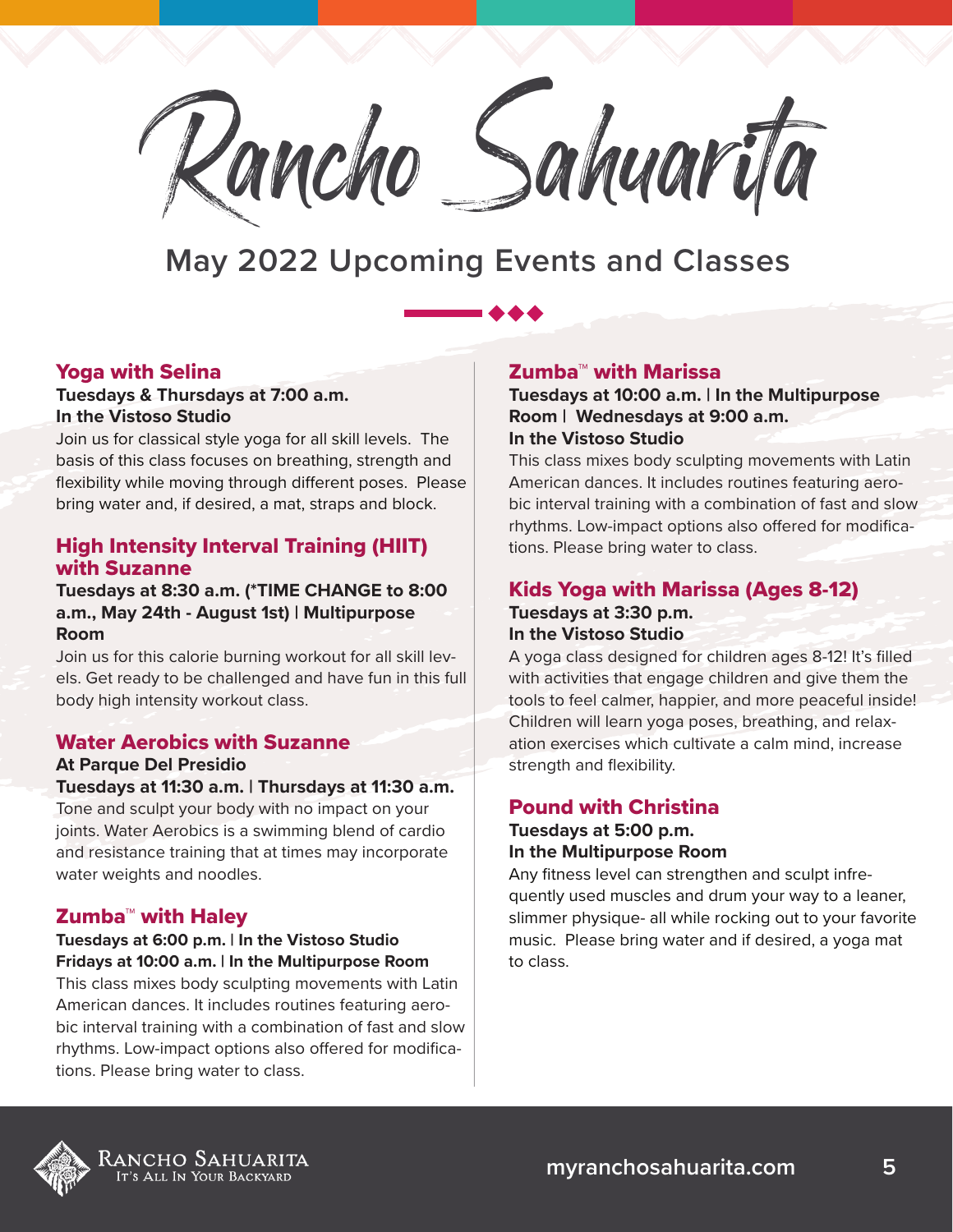

## Adult Ballet with Billie

**Wednesdays at 6:00 p.m. | Thursdays at 9:00 a.m.**

#### **In the Vistoso Studio**

Taught by our Silver Swans® licensed instructor, ballet can be enjoyed at any age and be adapted for different fitness levels. This beginner class will tone, lengthen, and stretch your muscles while engaging your whole body. In class, you will do barre work, along with center work. Please wear athletic clothing and ballet shoes if you have them. If you do not have ballet shoes, please wear textured socks (to prevent slipping).

## Core & More with Christina

**Wednesdays at 6:15 p.m. | Fridays at 8:00 a.m. In the Multipurpose Room**

**Thursdays at 5:00 a.m. | In the Vistoso Studio** A high intensity strength training class that uses balance and total body exercises to build your core. Please bring a yoga mat and a water bottle to class.

## Dance Conditioning

#### **Wednesdays at 7:00 p.m. | Thursdays at 8:30 a.m. | In the Vistoso Studio**

The best approach for dance strength building is with this non-classical technique's components in an intense, targeted 30-minute segment. This class targets dance strength improvement, but is very useful to anyone who wants a quick intrinsic-core, lower pelvic-strengthening workout including major leg muscle groups with joint range of motion and back-strengthening, including mid-back and lat muscle strength. Please bring a light stretch band and a towel to class.

## MixxedFit with Suzanne

**Thursdays at 10:00 a.m. (\*TIME CHANGE to 8:00 a.m., May 26th - August 1st | In the Vistoso Studio**

MixxedFit is a people-inspired dance fitness program that is a mix of explosive dancing and boot camp toning. This innovative dance-fitness class incorporates different elements, all of which are designed to tone, strengthen, and increase endurance.

## 11:11 Yoga with Jessica

Thursdays at 6:00 p.m. In the Vistoso Studio

This urban yoga methodology uses palindromes to create unique power yoga sequences. Instead of moving right to left, sequences are done in reverse order. All classes utilize 11 primary poses chosen to warm up the body and target specific muscle groups. Strategically placed cardio bursts keep the body in fat burn mode. Students will move through 11 sun salutations, bringing awareness to all 7 chakras and fire up the core. All classes are infused with upbeat music and positive intentions to attract current goals and release what no longer serves. This hot new workout out of Scottsdale, Arizona is fun for all ages!

## Line Dancing with Lynn

#### **Fridays at 9:00 a.m. | In the Vistoso Studio**

Learn the art of line dancing from an instructor with over 20 years of experience. This class combines the love of music with choreographed dance moves. The moves are done in a repeated sequence of steps by individuals in a group. This is a great low-impact exercise where you can make new friends while